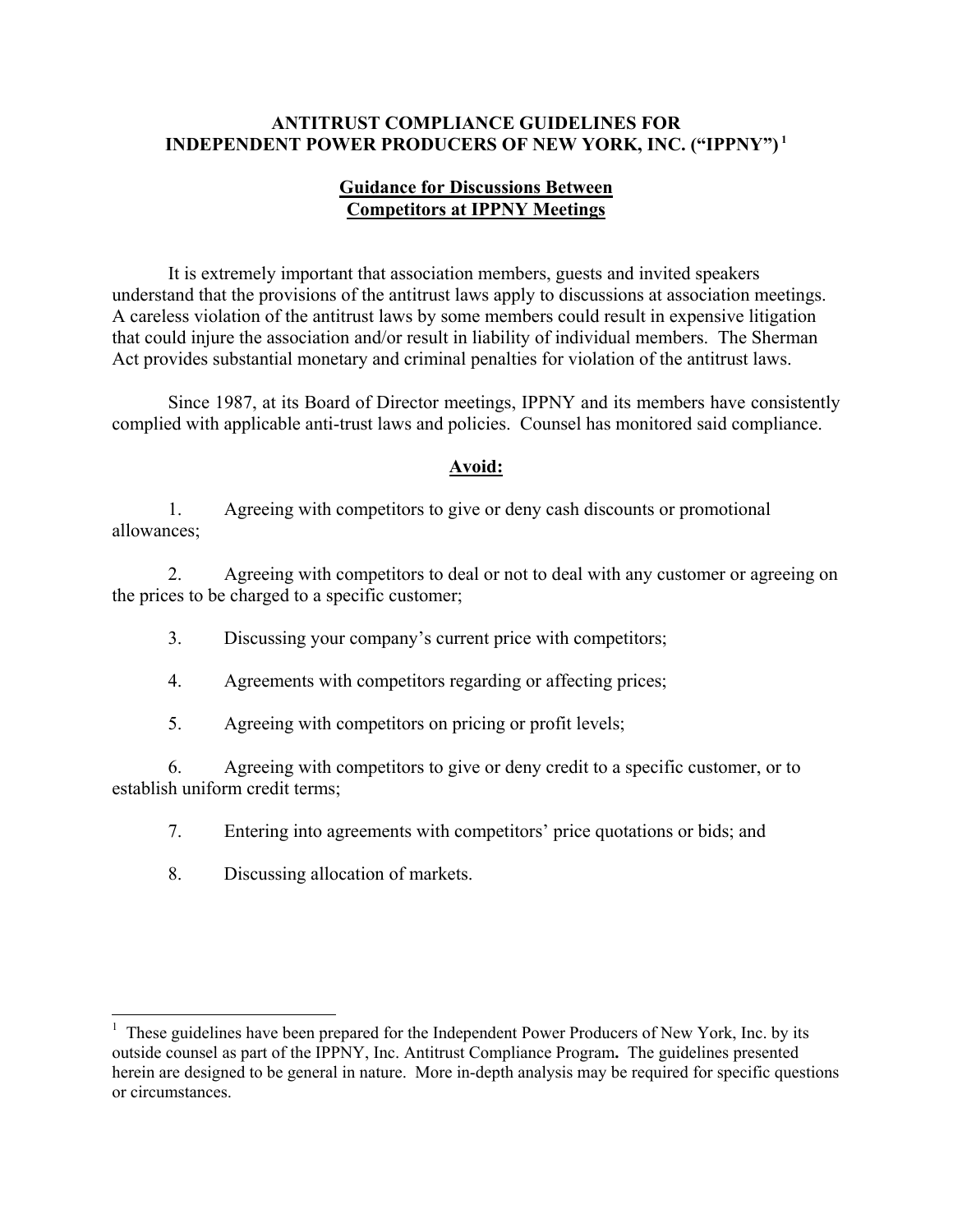# **Permissible**

1. Provide and discuss regulatory, economic, business information and technological developments, emphasizing that each company may use this information for its own business decisions.

2. Explore image of the industry and methods to enhance the same.

3. Discuss the status of governmental policies and develop industry-wide lobbying positions.

4. Educate and provide information to IPPNY members about the industry.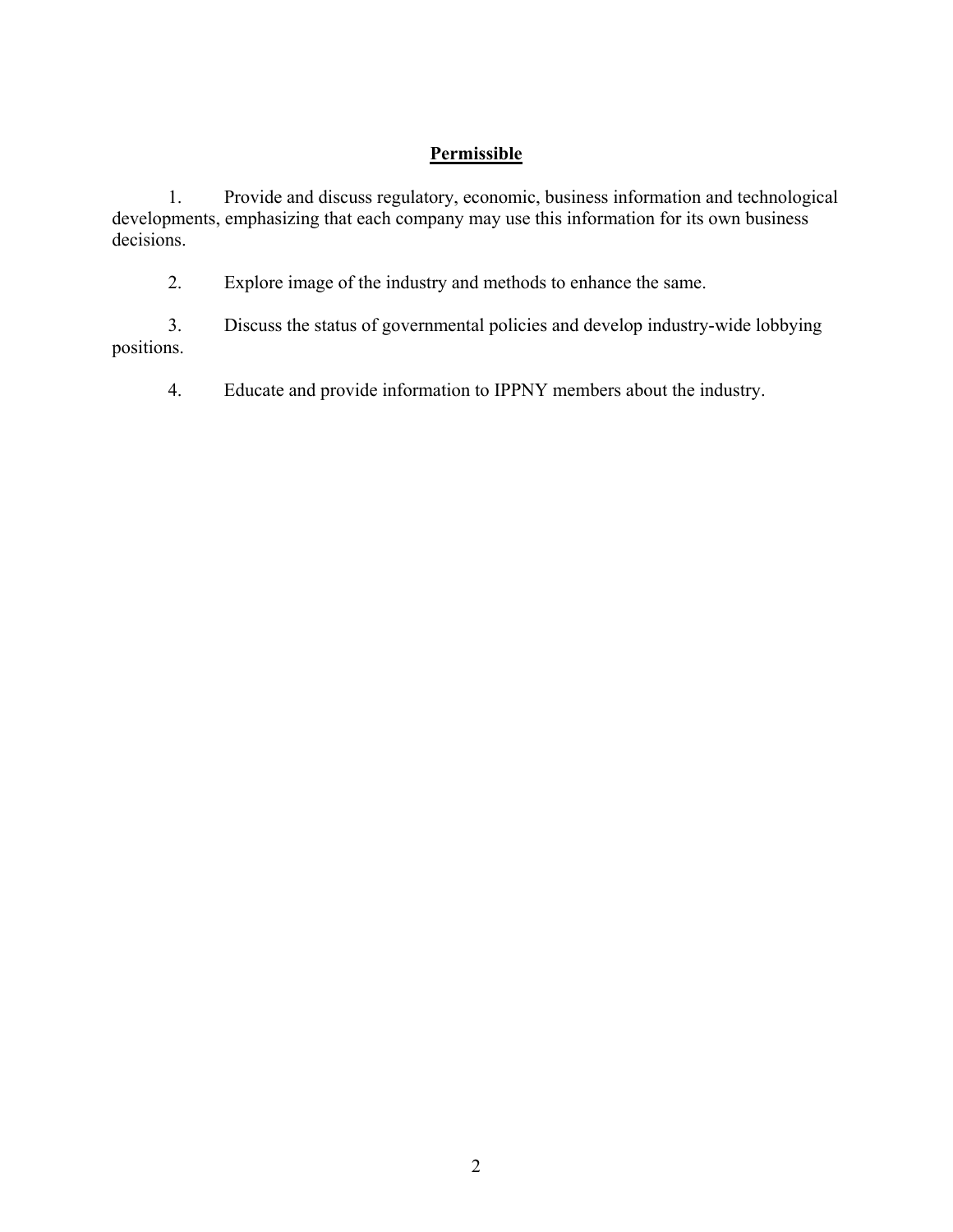#### **Discussion**

An objective of IPPNY is to create a space where members can meet and exchange information with the understanding that IPPNY activities will be conducted in compliance with the provisions of the antitrust laws. IPPNY understands the objectives of the antitrust laws to preserve and promote competition and follows procedures that require strict adherence with these requirements. The IPPNY Board of Directors has adopted these Antitrust Compliance Guidelines to be employed by members and staff during IPPNY activities.

#### **Relevant of Antitrust Laws to Association Activities**

Trade associations must proceed carefully because they promote spaces where competitors meet and could share information about the way they conduct their business. Associations must proceed cautiously as to not create circumstances that could be interpreted as violations of the antitrust laws.

Violations of the laws could lead to felony convictions and civil fines and penalties. Careless violations of the antitrust laws can result in innocent IPPNY members and staff being subjected to expensive investigations and litigation. It is IPPNY's objective to educate members about these laws and to promote strict compliance.

### **Applicable Antitrust Laws**

Antitrust laws that principally affect trade association activities are the Sherman Act<sup>2</sup> and the Federal Trade Commission  $\text{Act.}^3$  Section 1 of the Sherman Act prohibits all contracts, combinations or conspiracies that unreasonably restrain trade. The contract, combination, or conspiracy is the violation of this law. An element of a conspiracy is proof of a relationship between the alleged defendants. An association, being a group of competitors, makes it a possible space for antitrust activity.

The nature of the law might make those who are simply attending a meeting during an illegal discussion liable even though they did not engage in the discussion.

Section 5 of the Federal Trade Commission Act prohibits "unfair methods of competition in or affecting commerce." This law addresses illegal acts by individuals and/or companies. In contrast to the Sherman Act, a conspiracy is not required.

<sup>&</sup>lt;sup>2</sup> Title 15 United States Code § 1. (15 USC § 1).

 $3\,$  15 USC §45.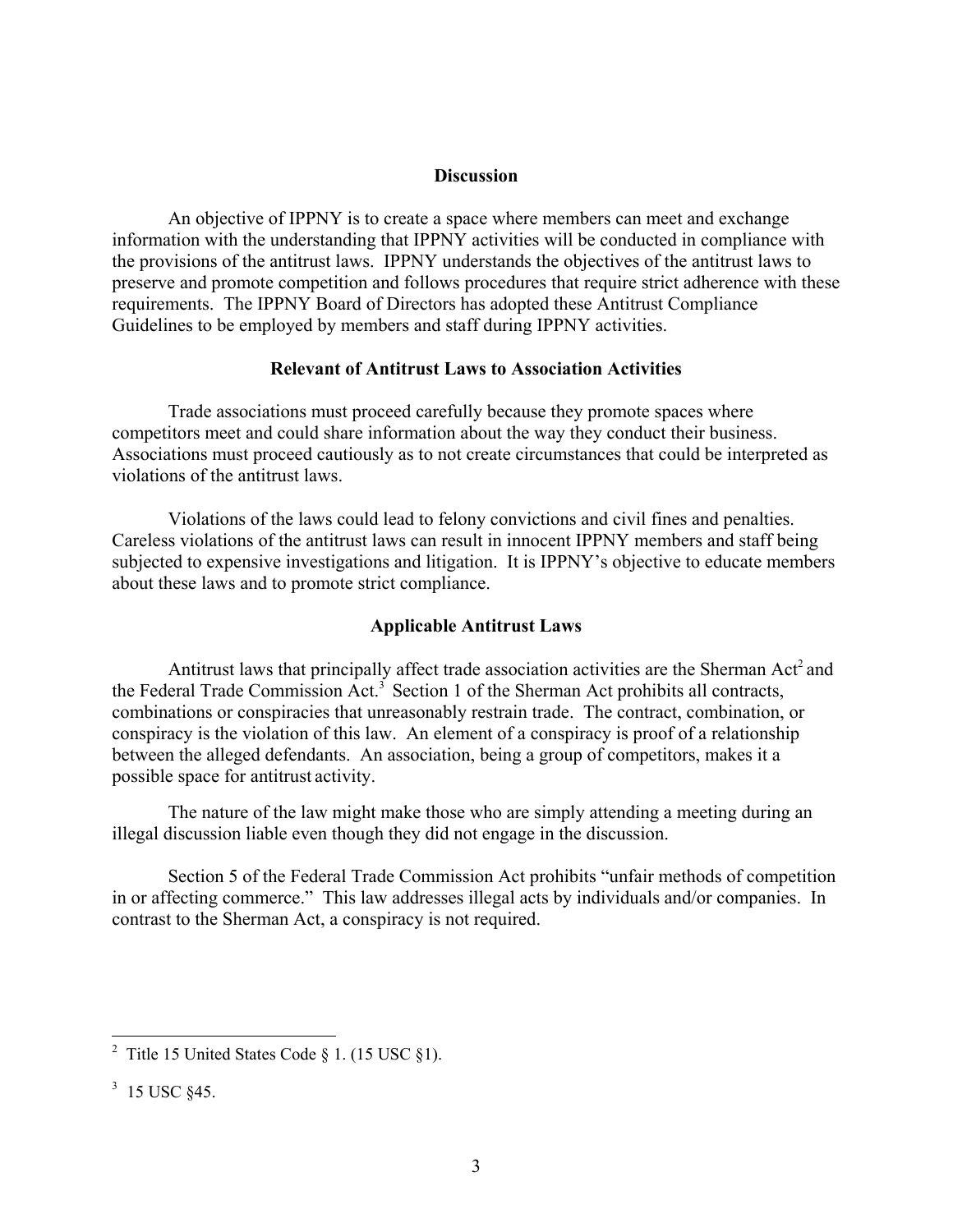## **Prohibited Association Activities**

## **Per-se Violations:**

As discussed earlier, the Sherman Act forbids combinations and conspiracies that unreasonably restrain trade. The courts have determined certain restraints of trade as "per-se illegal." Per-se illegal violations are so anti-competitive that they are presumed illegal. If a court concludes that the restraint is a per-se violation, a defendant cannot argue that the restraint was reasonable in that particular situation. Per-se violations must be avoided. Frequent per-se violations that are applicable to association activities are as follows:

1. **Group Boycotts.** Boycotts such as agreements to act in unison such as deny credit, against a competitor or a customer are illegal.

2. **Price Fixing.** An agreement among competitors about pricing that they will charge competitors is price fixing. A concrete agreement regarding the price is not necessary. Members must avoid these discussions.

3. **Bid Rigging.** Bid rigging is designed to reduce competition and ensure that members get higher prices or greater market share. Sharing information to have one party be the low bidder; and submitting "complementary bids" so that this bid will be higher; or an agreement with a competitor not to bid on a project.

4. **Customer Allocation.** Dividing customers or markets among competitors is also illegal.

## **The Rule of Reason Inquiry**

There are alleged restraints that are not per-se violations, but may be illegal depending on the circumstances. The rule of reason analysis requires consideration of the objective of the alleged restraint and its effect on competition if the restraint is reasonable.

1. **Information Sharing.** Sharing non-public information -- such as statistics, pricing information, marketing reports, material costs and employee compensation – with other IPPNY members can cause antitrust violations if not structured properly. Information-sharing must be performed in ways that do not disclose pricing strategies, market share or other areas that could suggest the development of illegal restraints.

2. **Government Relations Activities.** A joint action by competitors to influence government action is immune from antitrust liability under the provisions of the Noerr-Pennington doctrine. Certain lobbying activities by competitors are exceptions to the Noerr-Pennington doctrine and they must be properly structured to ensure compliance.

3. **Standards Setting.** Standard setting can be illegal if the standards limit or eliminate specific products or competitors from the market. Standard setting is legal if it is done